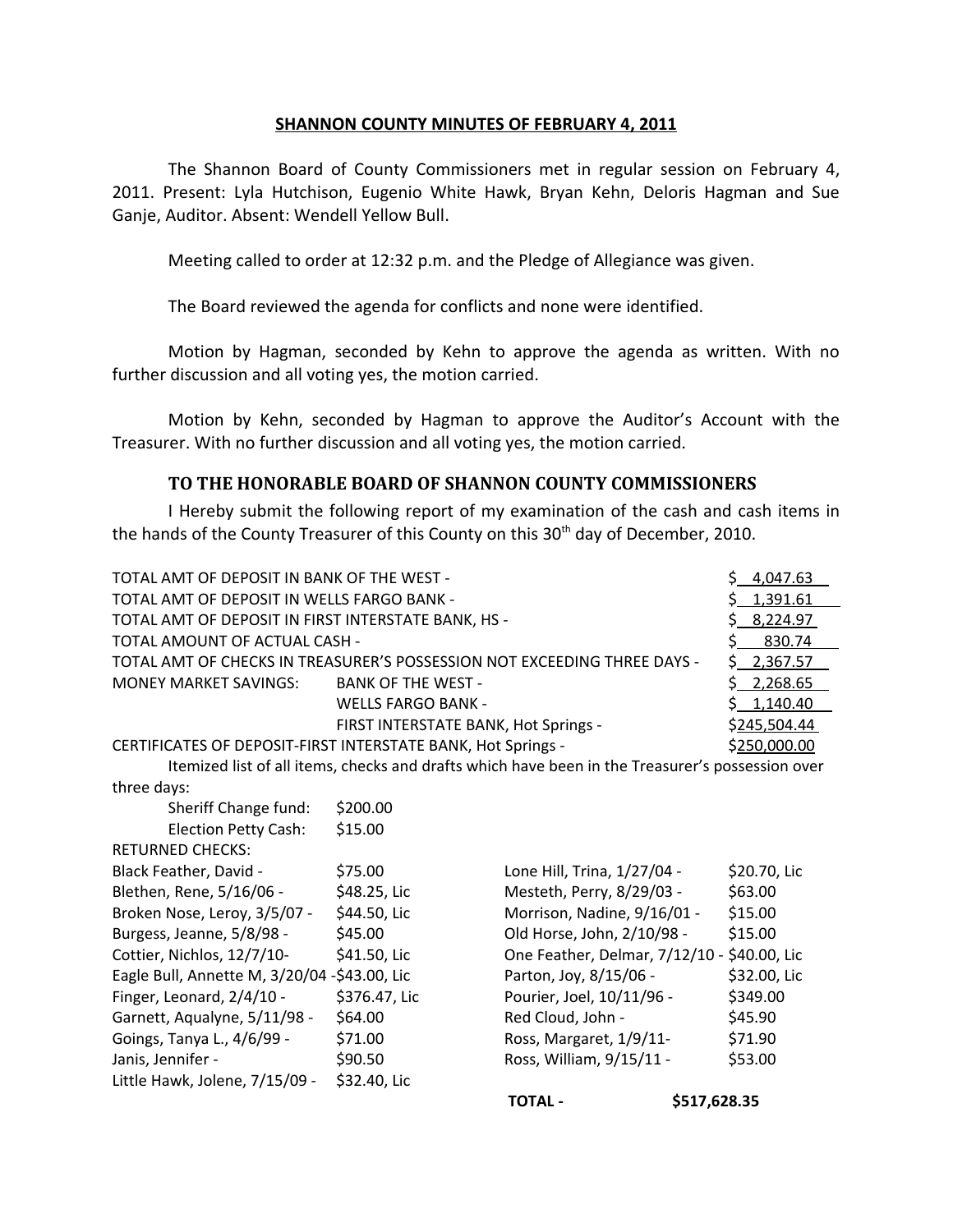DATED THIS 30<sup>th</sup> DAY OF DECEMBER, 2010 /S/Sue Ganje, Auditor SUE GANJE, COUNTY AUDITOR OF SHANNON COUNTY. THE ABOVE BALANCE REFLECTS COUNTY MONIES, MONIES HELD IN TRUST, AND MONIES COLLECTED FOR AND TO BE REMITTED TO OTHER ENTITIES: SCHOOLS, TOWNS AND STATE.

Motion by Hagman, seconded by White Hawk to approve the transfer of \$97.35 from Grants Fund to the General Fund. With no further discussion and all voting yes, the motion carried.

Bills were presented for approval. Motion by Hagman, seconded by Kehn to approve the bills as follows. With no further discussion and all voting yes, the motion carried.

| <b>GENERAL FUND</b>                |                      |            |
|------------------------------------|----------------------|------------|
| <b>COMMISSIONERS</b>               | <b>JAN SALARIES</b>  | \$600.00   |
| <b>AUDITOR'S OFFICE</b>            | <b>JAN SALARIES</b>  | \$2,946.96 |
| <b>TREASURER'S OFFICE</b>          | <b>JAN SALARIES</b>  | \$2,940.51 |
| <b>STATE'S ATTORNEY OFFICE</b>     | <b>JAN SALARIES</b>  | \$1,250.00 |
| DIRECTOR OF EQUALIZATION           | <b>JAN SALARIES</b>  | \$1,564.56 |
| <b>REGISTER OF DEEDS</b>           | <b>JAN SALARIES</b>  | \$1,738.68 |
| <b>VETERANS SERVICES</b>           | <b>JAN SALARIES</b>  | \$986.56   |
| <b>SHERIFF'S OFFICE</b>            | <b>JAN SALARIES</b>  | \$3,094.29 |
| <b>CORONER</b>                     | <b>JAN SALARIES</b>  | \$240.00   |
| <b>ALLTEL</b>                      | <b>CELL PHONE</b>    | \$100.60   |
| <b>BINGHAM, JAMES L</b>            | MI                   | \$20.00    |
| CAROL BUTZMAN CONSULTING           | MI                   | \$698.75   |
| <b>CENTURY BUSINESS</b>            | <b>COPIER</b>        | \$16.73    |
| <b>CLINICAL LABORATORY OF</b>      | <b>AUTOPSY</b>       | \$1,646.00 |
| <b>CULLIGAN</b>                    | <b>SUPPLY</b>        | \$24.75    |
| DAGGETT, JIM                       | FEB BLUE CROSS PREM  | \$385.65   |
| <b>ELECTION SYSTEMS &amp; SOFT</b> | <b>SUPPORT</b>       | \$1,872.00 |
| <b>FALL RIVER COUNTY AUDITOR</b>   | <b>SUPPORT</b>       | \$2,941.20 |
| FARRELL, FARRELL                   | JAN DEP ST ATY CONTR | \$1,666.67 |
| <b>GINSBACH, PATRICK</b>           | <b>TRAVEL</b>        | \$88.80    |
| <b>GOLDEN WEST</b>                 | <b>TELEPHONE</b>     | \$198.64   |
| HAGMAN, DELORIS                    | <b>TRAVEL</b>        | \$35.52    |
| <b>KEHN, BRYAN</b>                 | <b>TRAVEL</b>        | \$66.60    |
| LINDA KLUENDER                     | <b>VICTIM ASSIST</b> | \$141.25   |
| <b>LAKOTA COUNTRY TIMES</b>        | <b>PUBLISHING</b>    | \$186.00   |
| LINEHAN, GENE                      | <b>DEPUTY</b>        | \$100.00   |
| MARTINEZ, AUDREY L                 | <b>TRAVEL</b>        | \$62.16    |
| MCLEOD'S OFFICE SUPPLY             | <b>SUPPLY</b>        | \$295.63   |
| NETTINGA, JOAN                     | <b>SUPPLY</b>        | \$11.34    |
| O'DAY, VALARIE                     | <b>CRT REP</b>       | \$153.00   |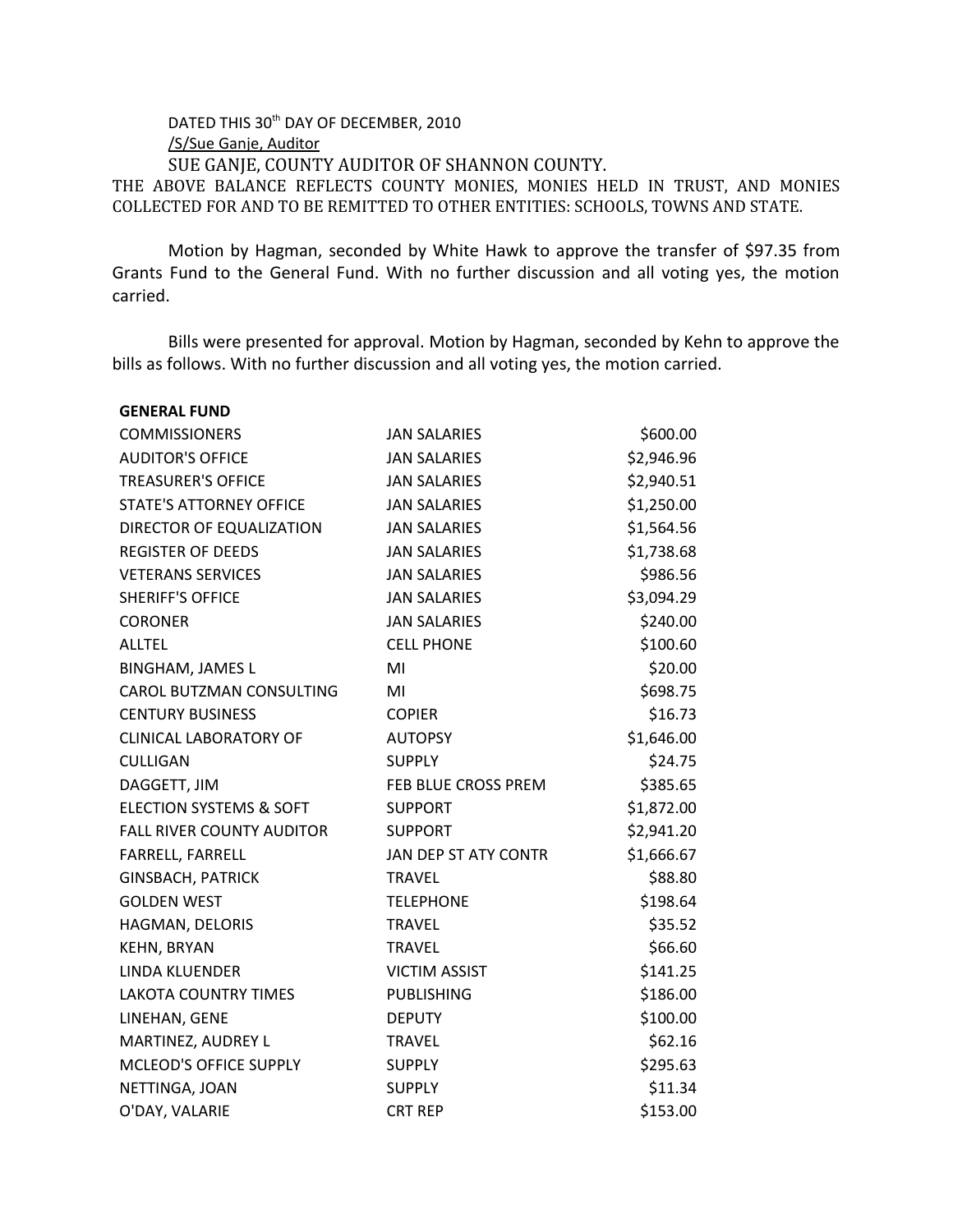| <b>OGLALA SIOUX TRIBE</b>     | <b>RENT</b>                | \$200.00    |
|-------------------------------|----------------------------|-------------|
| PENNINGTON COUNTY AUDITOR     | MI                         | \$55.00     |
| PENNINGTON COUNTY JAIL        | <b>INMATE</b>              | \$63.00     |
| PENNINGTON CO STATES ATTY     | MI                         | \$400.00    |
| <b>QUILL CORPORATION</b>      | 1-14;#1607012;STORAG       | \$39.58     |
| <b>RAPID LUBE</b>             | <b>CAR MAIN</b>            | \$32.95     |
| SD ASSN OF COUNTY COMM.       | <b>CLERP</b>               | \$266.67    |
| <b>SDPAA</b>                  | <b>INS</b>                 | \$10,469.11 |
| <b>SHANNON COUNTY SHERIFF</b> | PETTY CASH                 | \$66.04     |
| SOUTH DAKOTA RETIREMENT       | <b>JANUARY RETIREMENT</b>  | \$1,812.70  |
| <b>STATE TREASURER</b>        | MI                         | \$180.00    |
| <b>SD STATE TREASURER</b>     | <b>SALES TAX</b>           | \$0.68      |
| <b>US POSTAL SERVICE</b>      | <b>POSTAGE</b>             | \$409.27    |
| <b>WELLS FARGO BANK</b>       | <b>JAN PAYROLL TAXES</b>   | \$2,378.04  |
| <b>SHARI WINSLOW</b>          | <b>VICTIM ASSIST</b>       | \$141.25    |
| WINTER, PAUL                  | <b>CAAF</b>                | \$109.42    |
| WHITE HAWK, EUGENIO           | <b>TRAVEL</b>              | \$69.56     |
| <b>WITNESSES</b>              | <b>WITNESS FEE</b>         | \$104.40    |
| YANKTON COUNTY SHERIFF        | MI                         | \$25.00     |
| HUTCHISON, LYLA               | <b>TRAVEL</b>              | \$59.20     |
|                               | <b>GENERAL FUND TOTAL</b>  | \$42,954.72 |
| <b>ROAD &amp; BRIDGE</b>      |                            |             |
| <b>ROAD &amp; BRIDGE</b>      | <b>JAN SALARIES</b>        | \$11,253.70 |
| & ADDITIONAL OVERTIME FOR     |                            |             |
| LYNX BETTELYOUN               |                            | \$261.10    |
| DAVID WHITE FACE              |                            | \$240.00    |
| <b>LEON ZIMBELMAN</b>         |                            | \$240.00    |
| A & B WELDING                 | <b>REPAIR</b>              | \$35.96     |
| <b>ALLTEL</b>                 | <b>CELL PHONE</b>          | \$56.77     |
| <b>BLUE CROSS/BLUE SHIELD</b> | <b>FEBRUARY HEALTH INS</b> | \$1,583.76  |
| <b>BUTLER MACHINERY CO.</b>   | <b>REPAIR</b>              | \$3,901.29  |
| <b>CULLIGAN</b>               | <b>SUPPLY</b>              | \$68.50     |
| <b>GENERAL STORE</b>          | <b>SUPPLY</b>              | \$69.42     |
| <b>GOLDEN WEST</b>            | <b>TELEPHONE</b>           | \$2.24      |
| HOMESTEAD BUILDING            | <b>SUPPLY</b>              | \$589.27    |
| <b>HUSKER AUTO PARTS</b>      | SUPPLY;REPAIR              | \$457.88    |
| <b>LACREEK ELECTRIC ASSOC</b> | <b>UTILITY</b>             | \$630.48    |
| MCI COMM SERVICE              | <b>TELEPHONE</b>           | \$45.69     |
| NEBRASKA CHILD SUPPORT        | <b>CHILD SUPPORT</b>       | \$245.00    |
| PINE RIDGE AUTO PARTS         | <b>REPAIR</b>              | \$13.68     |
| <b>QUILL CORPORATION</b>      | 1-18;#1716793;TAPE,P       | \$150.81    |
| SD DEPT OF SOCIAL SERVICE     | <b>CHILD SUPPORT</b>       | \$200.00    |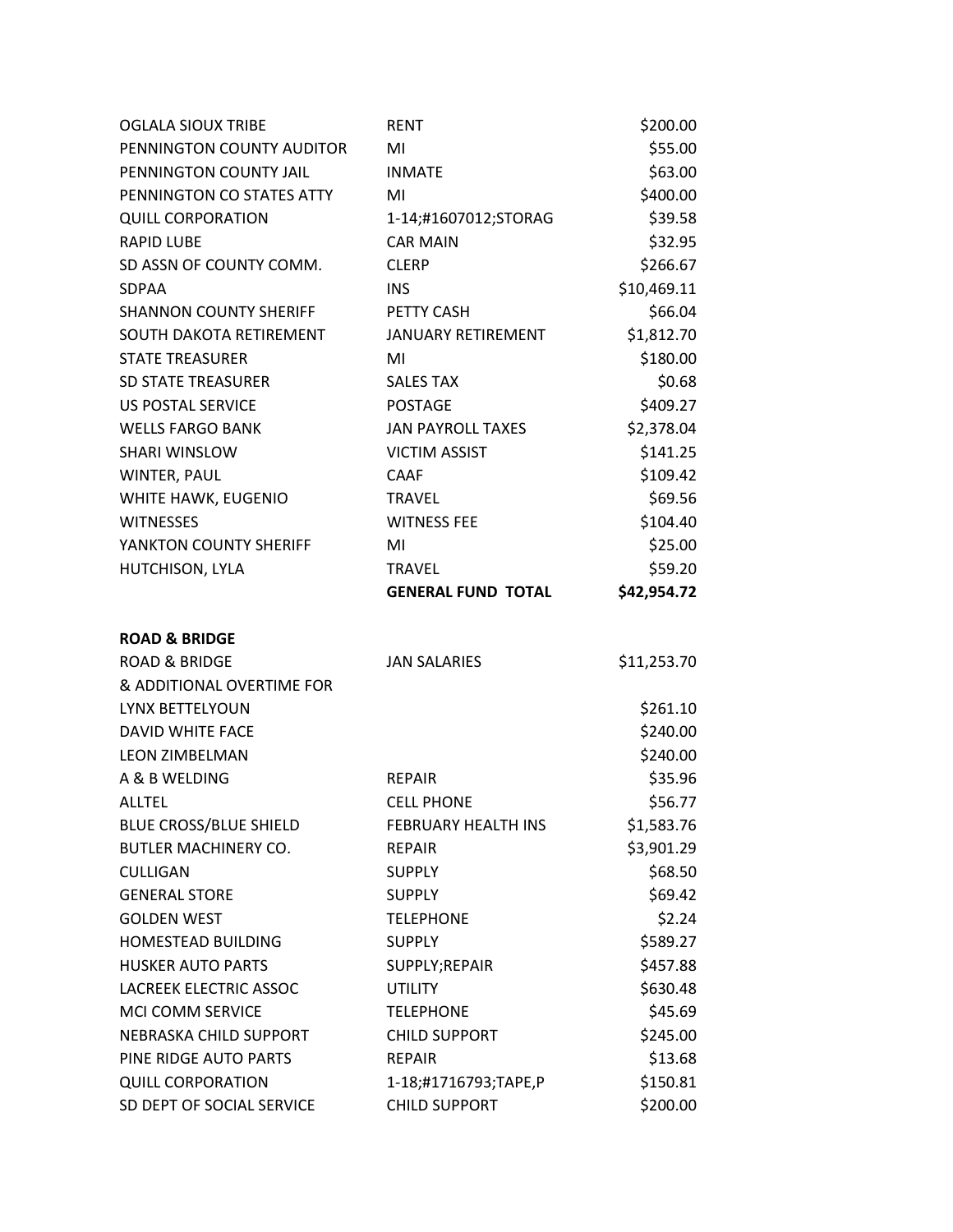| <b>SDPAA</b>                | <b>INS</b>                     | \$9,681.34  |
|-----------------------------|--------------------------------|-------------|
| SOUTH DAKOTA RETIREMENT     | <b>JANUARY RETIREMENT</b>      | \$1,244.96  |
| <b>TRUE VALUE</b>           | <b>SUPPLY</b>                  | \$407.02    |
| <b>WELLS FARGO BANK</b>     | <b>JAN PAYROLL TAXES</b>       | \$2,623.81  |
| <b>WESTCO</b>               | <b>FUEL</b>                    | \$4,267.34  |
|                             | <b>ROAD &amp; BRIDGE TOTAL</b> | \$38,270.02 |
| <b>EMERGENCY MANAGEMENT</b> |                                |             |
| <b>SDPAA</b>                | <b>INS</b>                     | \$6.65      |
|                             | <b>EMERGENCY MGMT TOTAL</b>    | \$6.65      |
|                             | <b>GRAND TOTAL</b>             | \$81,231.39 |

Motion by Kehn, seconded by White Hawk to approve a request for David Hauck and Weed Board members to travel to the State Weed Convention in Huron on February 15<sup>th</sup> - 17<sup>th</sup>, 2011. With no further discussion and all voting yes, the motion carried.

Motion by Hagman, seconded by Kehn to approve a Resolution establishing two Victims' Assistants as follows. With no further discussion and all voting yes, the motion carried.

## **SHANNON COUNTY RESOLUTION #2011-04**

WHEREAS, the Shannon County Commission is vested with the authority pursuant to SDCL 23A-28C-7 to appoint a victims assistant, with the concurrence of the State's Attorney;

WHEREAS, it is critical to the administration of justice that victims of crime be informed and helped through the criminal justice process;

WHEREAS, our criminal justice system is effective only if victims of crimes have a voice in the eventual outcomes;

NOW THEREFORE, the Shannon County Board of Commissioners hereby resolves the following: That Linda Kluender is appointed as a victims' assistant with an annual salary of \$1,695.00; and it is

FURTHER RESOLVED, that Shari Winslow is appointed as a victims' assistant with an annual salary of \$1,695.00.

Dated at Hot Springs, Fall River County, South Dakota, this 4<sup>th</sup> day of February, 2011.

 /s/ Lyla Hutchison Lyla Hutchison, Chairman

ATTEST: Shannon County Commission /s/ Sue Ganje Sue Ganje, Shannon County Auditor

The Board reviewed a delinquent tax list and will ask the Director of Equalization to meet with them at their next meeting.